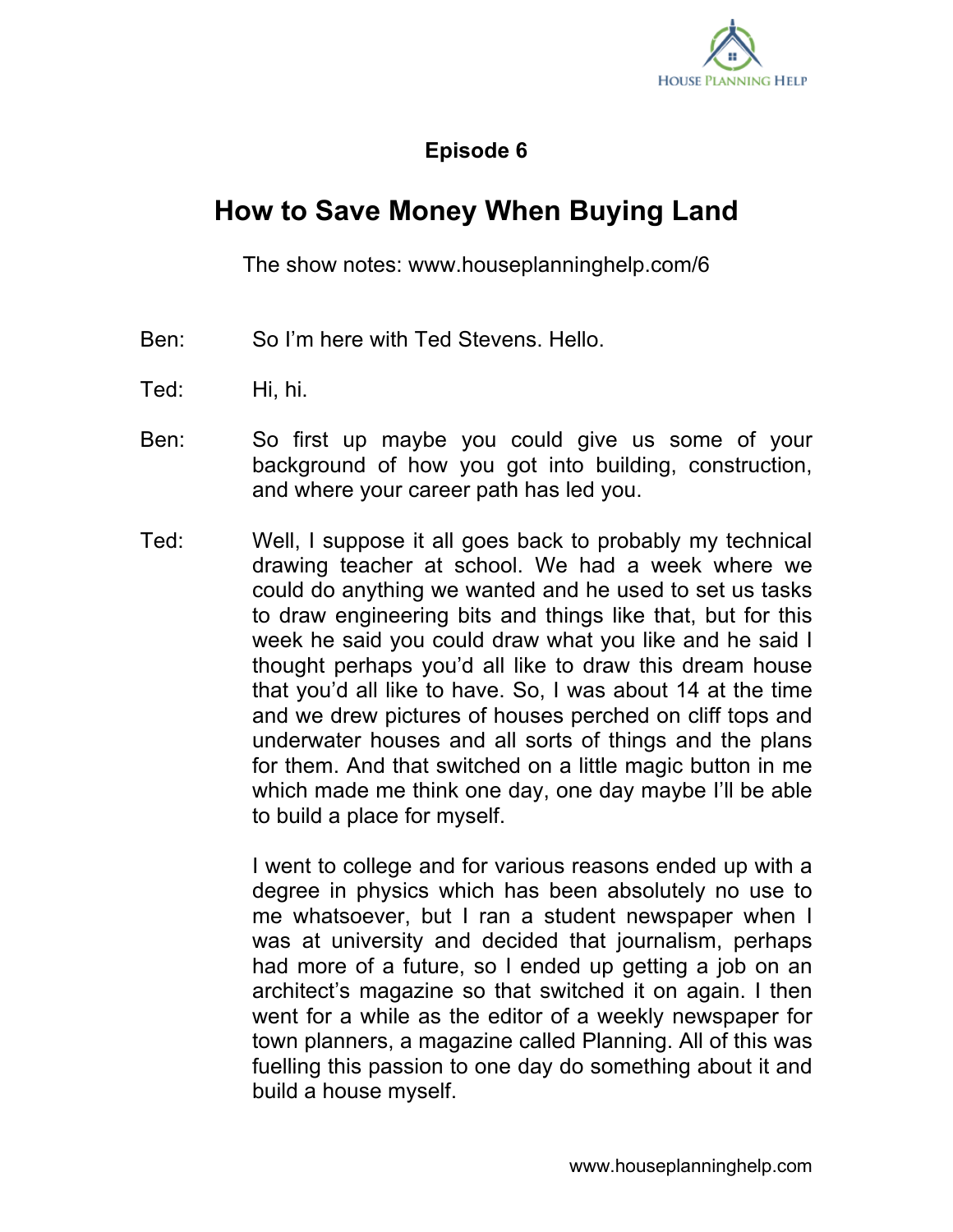

Over the years I've done up a few houses. Then I moved slightly out of journalism into marketing and I set up, much to my amazement, reasonably successful marketing company but by the time I got to 50 I was fed up with that. I was working crazy hours and my fellow directors offered me a shed load of money to buy me out and send me off to an early retirement so I took the opportunity and thought it's now or never. Then I hunted around for about four or five years trying to find a good site. It's hard to find good sites and eventually got my one, built my own place in 2004/2005. It turned out pretty well, I'm very pleased with it. By then I was semi-retired really and then an old publishing mate of mine rang me up and he said: "I've just bought a magazine called Build It" which is one of the three main self build magazines and he says: "I don't understand anything about self build, you've built a house for yourself, would you mind taking it on for a few months as the publisher, just a temporary thing until I can hire a publisher?"

So madly I agreed to do this and when I looked at the self build industry in a wider way, because I'd only focussed on my own house, when I looked at it as a whole, I realised it was in a bit of a pickle, really. It didn't have anybody campaigning or promoting to encourage more self build. It was just, people came in, built their own home and live in it and forgot about it. The industry itself wasn't organised and wasn't trying to drive itself forward. So I called a meeting of a few people who were involved in the industry, like the National Self Build Centre in Swindon and a few other people and said: "We as an industry ought to be encouraging more self build."

If you look at the big volumes house builders, they've got a huge machine which lobbies on their behalf to government. We, as self builders, had nothing. So we had this meeting and of course, I'd done all the talking and I ended up being elected as the bloody chairman of the National Self Build Association! Having built my own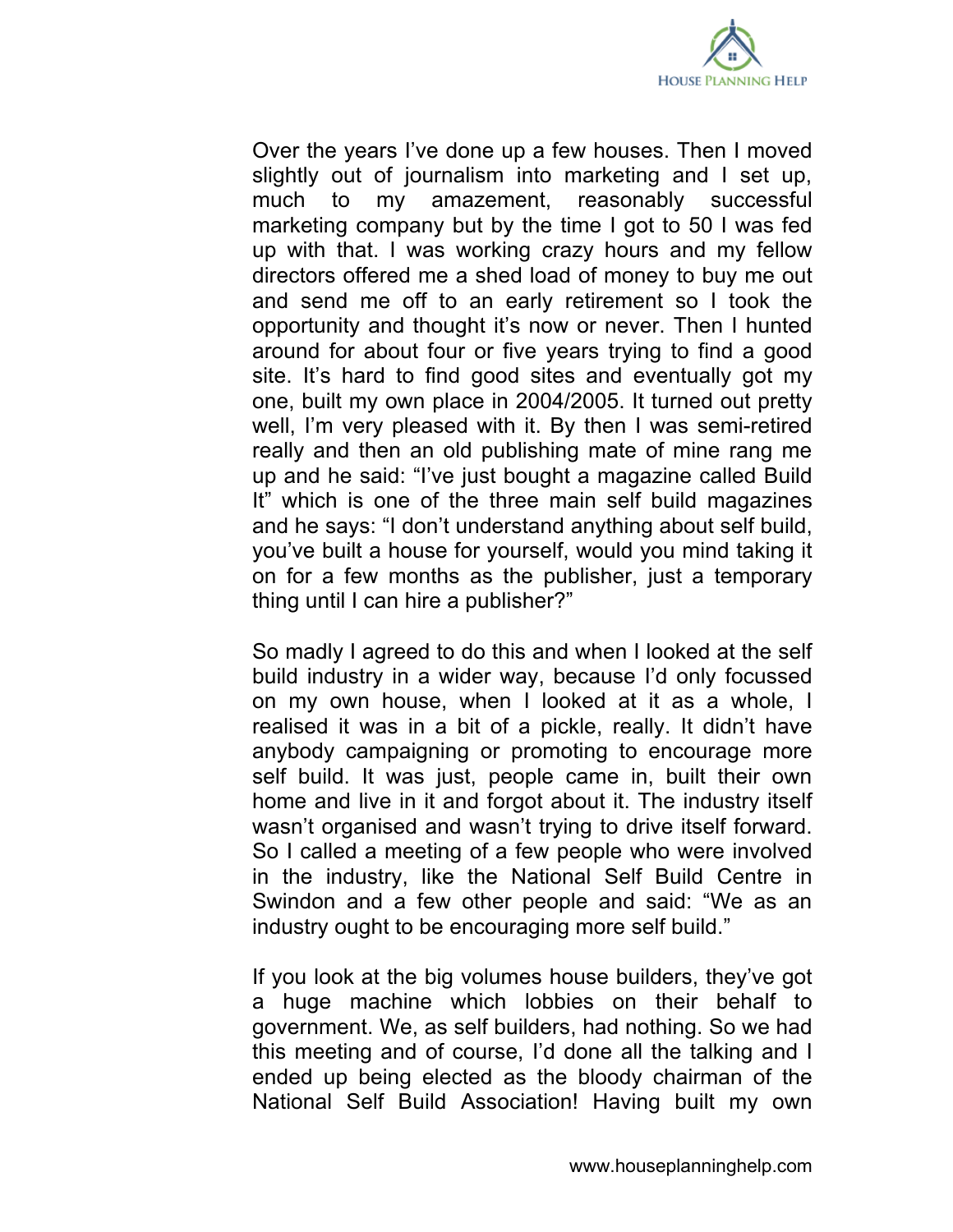

place and thought that I could retire… In the early years of, NaSbA, The National Self Build Association, things were fairly quiet. We lobbied the Labour Government then and got in to see a few people but they didn't really bite. And then the new government came in and Grant Shapps, the housing minister, agreed to meet up with me and he just bit my arm off! I couldn't believe how enthusiastic he was towards self build. So my plans for this pottering around in the garden routine in my old age were put on the back burner and I've been working flat out for the last two years just trying to make it easier for more people to build their own homes, doing a lot of work with the government, and people within the industry just try and make it easier for future generations to build a home for themselves.

- Ben: Do we have a lot more of an issue with self build in the UK compared to the rest of the world?
- Ted: It's surprisingly different here. I didn't realise this until I did some research but in the UK, currently about 1 in 10 homes is built via various forms of self build. In most other developed countries it's between 1/3 and a ½ of all housing is done that way and there's a tradition there – and it's very straight forward – you go to the edge of your town and there will be people selling plots of land and they're as easy to buy as burgers in a burger shop. They are very straight forward to buy plots of land, they are very readily available at reasonable prices and there's builders and kit home companies advertising all the time in the local papers and you go and choose a builder, an architect or a kit home or whatever you fancy and you can get it built. It's as easy as falling off a log and so that's been the situation there.

Here in the UK, for various reasons, partly because we're slightly more populated and there's a bit less land around and partly because we've got, and you don't find this in other European countries, we've got big national house building companies. Some of them are building 10,000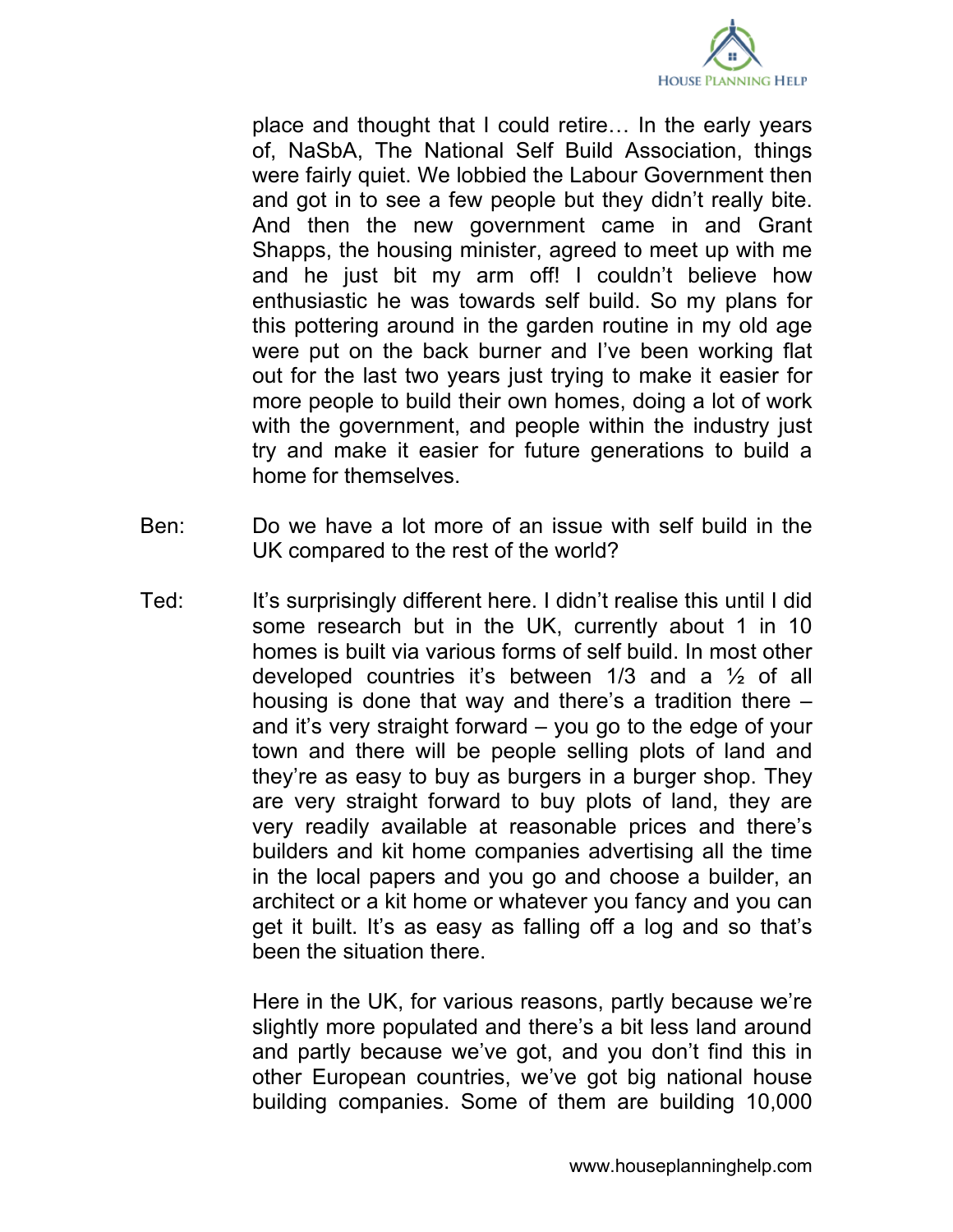

homes a year each. Very, very big, powerful businesses and they're very well organised and they've sort of filled that space. They have their land acquisition teams who go out and sniff out all the best sites, buy land and bank it up ready for the next phase of work they're going to do. That's made it much harder for individuals in the UK to find the land in the first place. I would say, if you wound the clock back a century we would have been like the rest of Europe. It would have been the same. There would have been local builders. You would have found a plot of land from the local farmer. The local builder would have built it for you and it would have been the same as it was for the rest of Europe, but over the last century it has changed radically in the UK. For those reasons mainly, that's why it's much harder to build here and why currently much fewer homes are built that way.

The minister was really shocked when I showed him the data on this and he said that he wanted to see much more self build delivered in the UK, build it up from 10% to 20% or hopefully even more. The reason he's keen on that is that it makes the supply of housing more diverse. It means that you aren't just relying on one source of delivery for new housing if you've got people empowered to do it themselves and lots of them being encouraged to do it. Then that can bring 20,000 or 30,000 or 40,000 new homes a year perhaps onto the market. If you rely just on the volume house builders who've got shareholders to satisfy and profits to make, their agenda might not be the same and if they decide they are going to batten down the hatches for awhile, no housing is built or very little housing perhaps is built, then the supply of housing to the sector… There's over a 100,000 new families being created every year. If you're not delivering those homes for them then it gets very tight for everybody so he's keen on it because it makes this sector more diverse.

Ben: While you were saying that I suddenly thought to myself, these bigger companies who obviously have a large sector of the market here in the UK and not so much in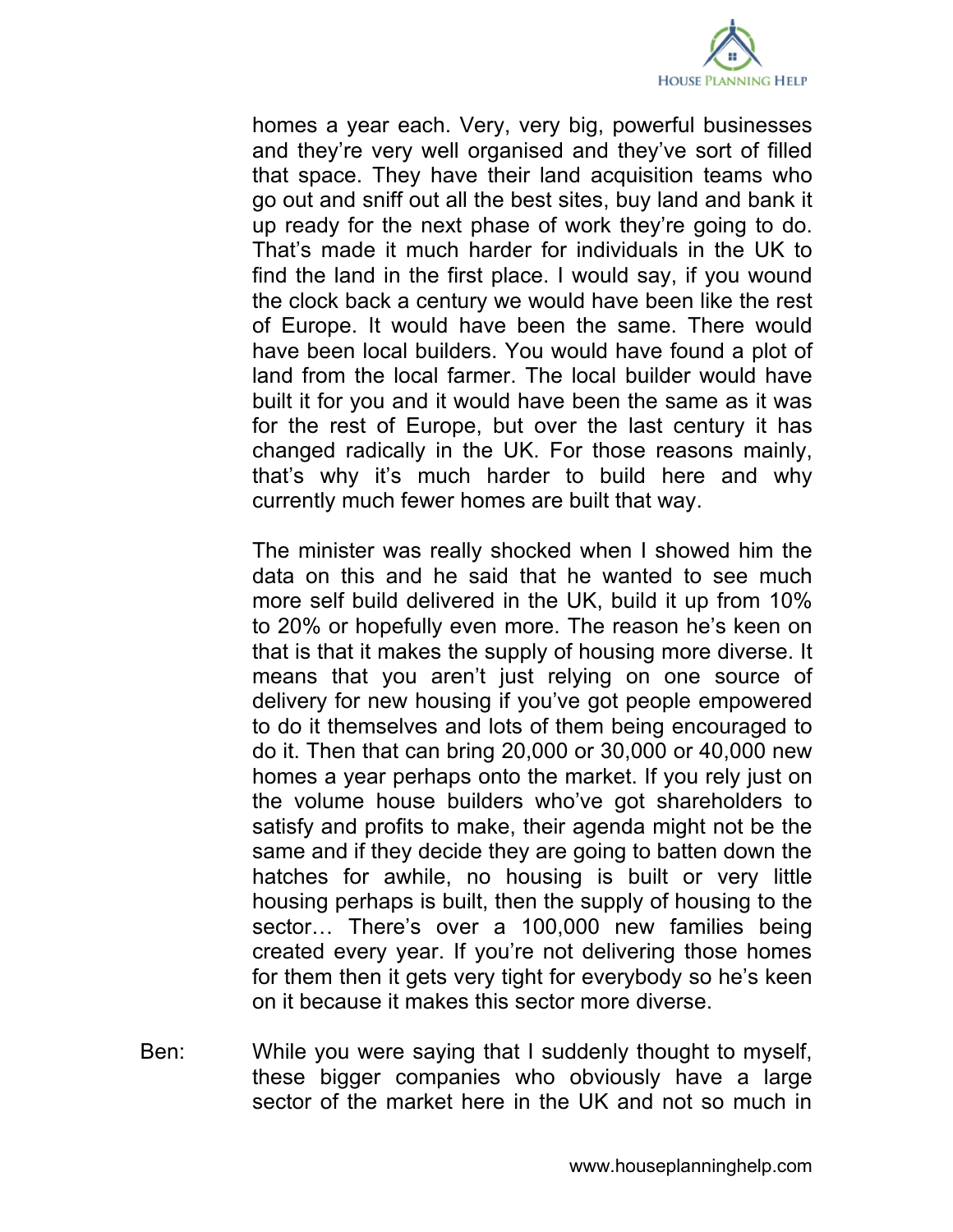

other countries, do they build to the same standard and with the same love as a self build? Are self builds better, I suppose that's what I'm asking.

- Ted: Certainly I think they don't have as much love [Ted and Ben laugh] for the house they're building. I mean, self builders, it's not just love, it's blood, sweat and tears as well. You put a lot into it. The thing is you get a lot more out of it at the end of the day. A statistic which I always find really impressive is that the average person moves when they buy a house - they move every 6 years. So if you buy a new home from Barratt's, on average, you'll sell it and move on to another one 6 years later. The average self builder moves every 25 years and often that's when the funeral director [Ted laughs] comes to cart you out in a box because most self builders at the moment are in their 50s. You know, 40s, 50s, 60s, that's where most self builders are in their lifespan and what you do, if you build your own home, is you build something that is absolutely spot on for you and for what you want and so, why would you move? So they stay there a long time, partly because blood, sweat and tears has gone into it, partly because it's just what they want, and they can't find that in the open market.
- Ben: What do you need to be a self builder? Is it always about you doing all the work or is that actually a very small fraction of the time?
- Ted: Yes, the word 'self builder' is a bit of a misnomer, really. Only about 15% of people really stick one brick on top of another and do the hard graft in terms of physically building the building. The other 85% do it in various different ways. Some hire a kit home company to build a kit. They might have to organise the concrete slab that the kit is built on but that's all that they do. Others get an architect and a builder in to do it for them. Others hire bricklayers, plumbers and electricians, and they project manage all of those guys and deliver it that way. Sometimes people do a bit of the work themselves, so if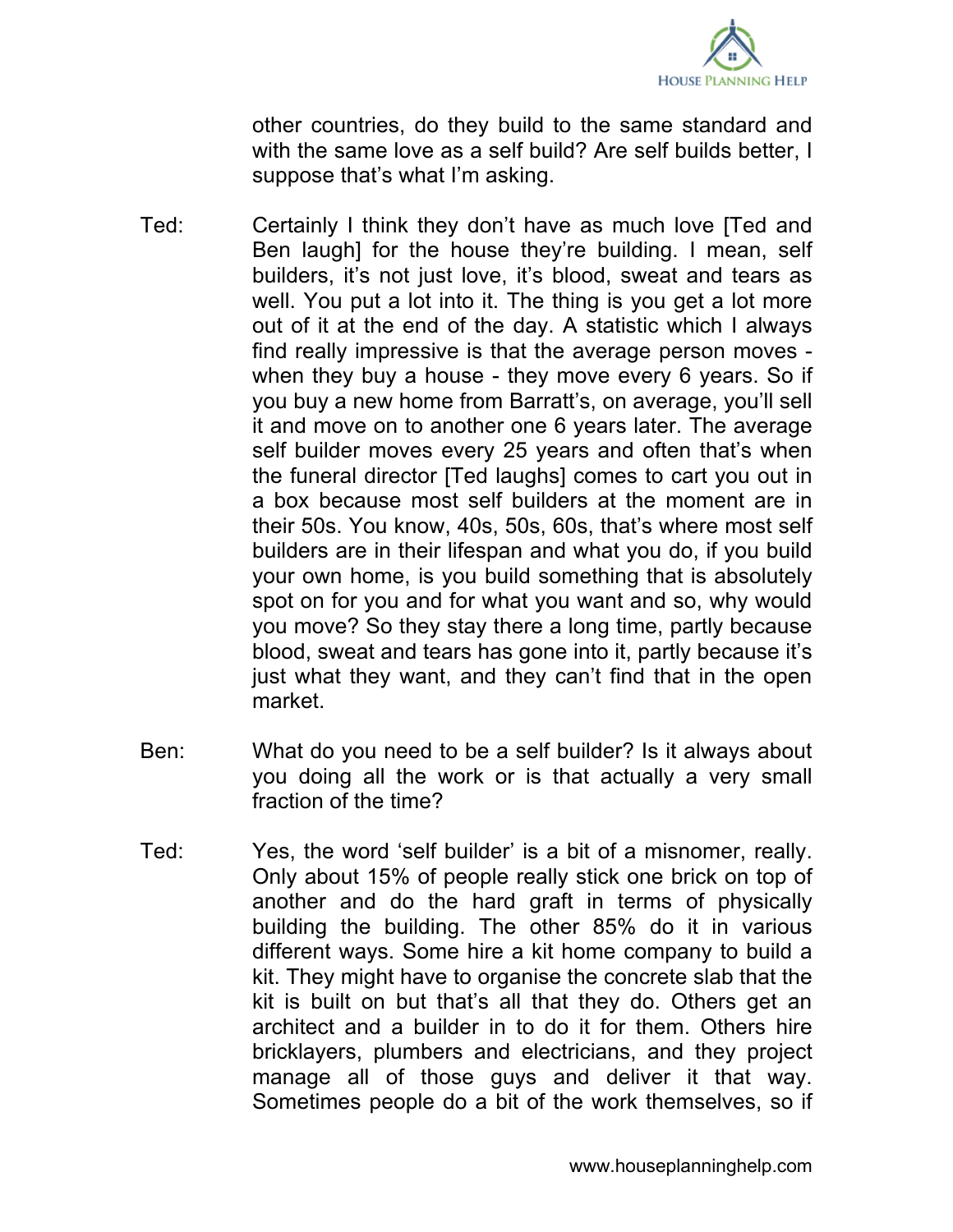

they might have some connection with the construction industry themselves. If they are an electrician they'll hire other people and do the electrical work themselves. Quite often self builders will do the decorating to save a few quid and do the landscaping work themselves.

But really these days the government is using a phrase called 'custom built homes'. At first I thought we've been living with the word self build for 25 years and it's reasonably well understood, but actually custom built homes is a better description these days. What you're doing is commissioning or procuring a home custom built for you. It doesn't imply that you are self building it yourself. So I quite like the custom build homes tag these days and I think it's a better description.

You said, what are the qualities you need? Knowledge is a pretty handy one. I think an awful lot of self builders don't build up enough knowledge before they start. Kevin McCloud, the guy who presents Grand Designs puts it really brilliantly. He says: "Spend 3 years building up your knowledge and understanding of what you're going to do and working out the exact plan and the spaces you want on the site which hopefully you'll have bought by then. Really put 3 years of hard graft into it and then it will be built in 6 to 9 months and nothing will go wrong. If you spend three months planning it, it might take 3 years and cost twice as much. So preparation is everything, knowledge is everything… building up your understanding. That means going to see lots of other self build projects, it means going to all the exhibitions, reading the magazines and doing lots of research on the internet and picking the brains of people. The best people to get advice from is people who've done it. Don't be afraid to go to a building site that looks like it could be a self build project and chat to the people on it and ask if they can show you around. You'll get more knowledge from that than anything else.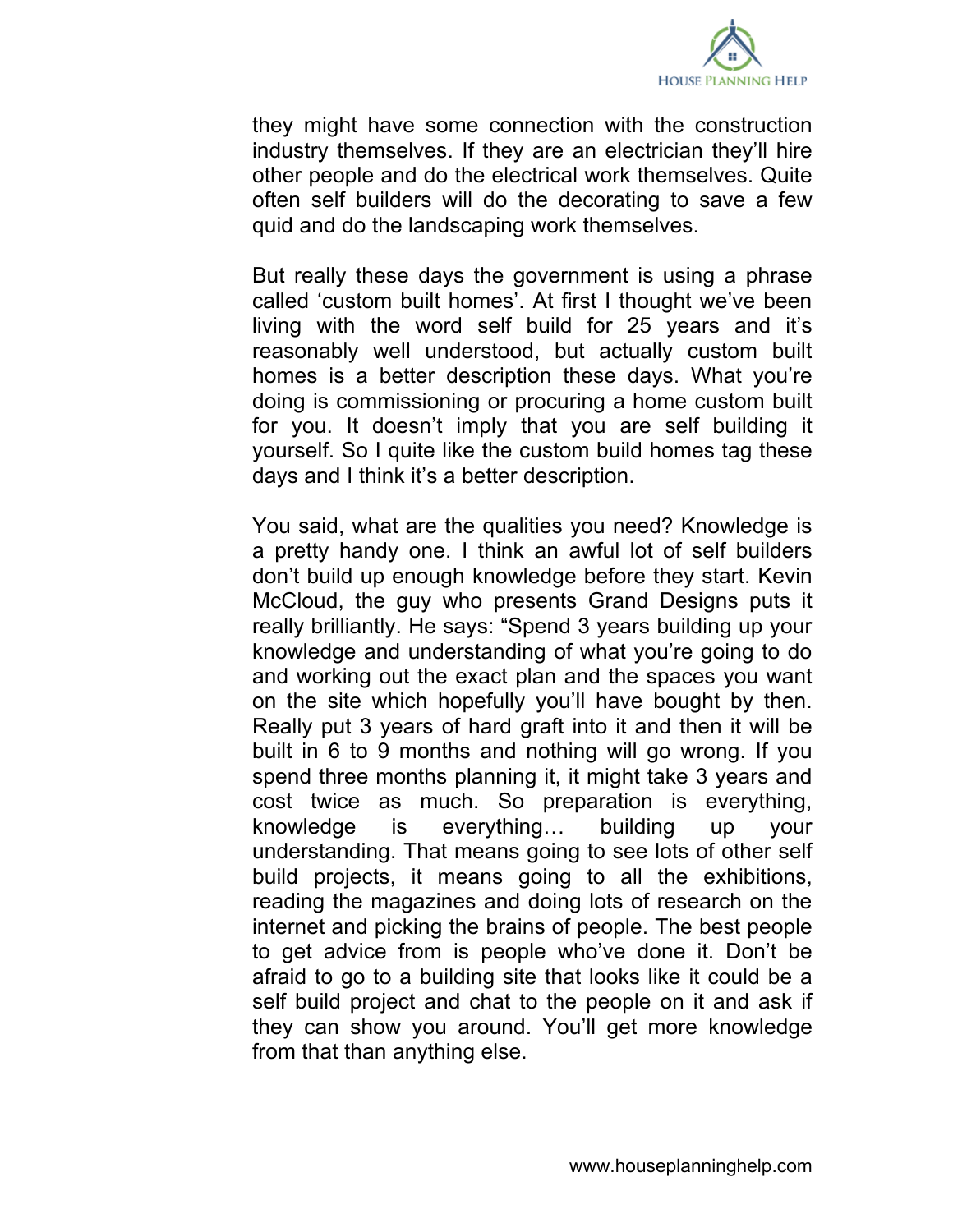

- Ben: Looking at land for a moment, because I know that you've had some involvement here in the UK. If you're listening in the rest of the world I guess it depends what you can take from this. Is there a common thread, if you're building your house, wherever it might be in the world, how you go about getting land?
- Ted: Okay, getting land is certainly in the UK undoubtedly the toughest challenge. It's very, very difficult to get. You need real determination and some detective like skills to pull it off. It's pretty easy to subscribe to one of the websites that list all the plots of land available and there's over 100,000 people in the UK alone paying money every year to get the details of the plots, the few plots of land that are available. The trouble is because there's more people after those plots than there are plots, then it's a race and whoever pays the most gets the prize at the end of the day. You'll see plots occasionally advertised in local papers, you can go and speak to estate agents and they may be able to identify plots for you, but I don't think that's where you find the bargain plots or the brilliant plots.

When I searched for my place I went to see over 100 plots over a 2 to 3 year period. About 90 of those I wouldn't want to live on, because they were next to motorways or railway lines or sewage farms, or for one reason or another. It's not difficult to find a rubbish plot that nobody wants. They're fairly easy to find, a challenging plot. In urban areas that's probably all you're going to find realistically. It's almost impossible to find a good plot in urban areas. In rural areas you can still find them, but if it's been advertised I think you're going to be chasing it alongside lots of other people and the price will be high.

The trick, I think, is to… firstly work out really where you want to live. Get a big map and figure out where you want to live. In the UK, for example, if you want to live in central London you've got a really, really tough job finding a site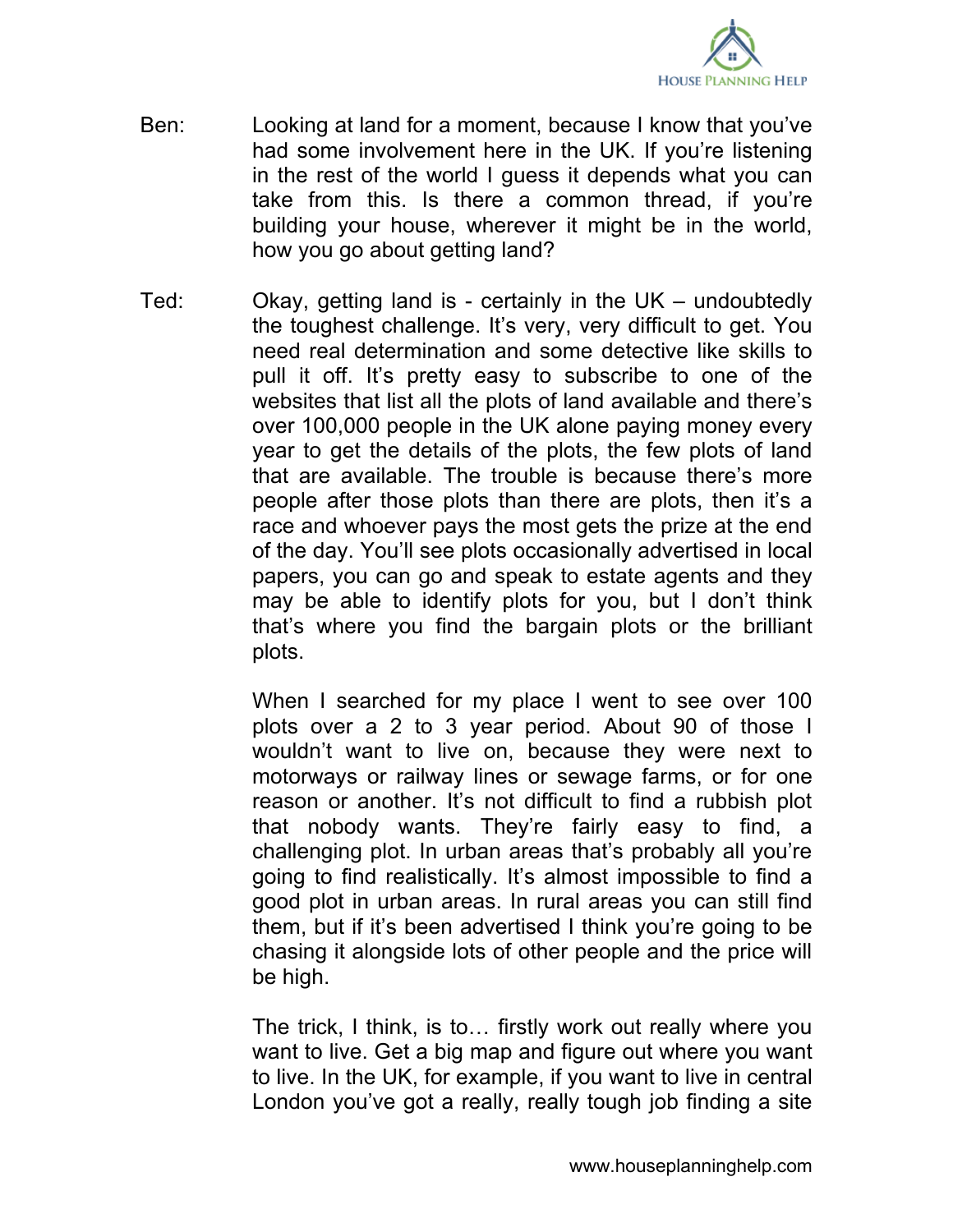

but if you feel like you might want to relocate at some stage and move out of London then broadly speaking the further away you go, the cheaper the land is and the more attractive it often is. So you can buy a plot of land in Northern Ireland for about £20,000 – quite a decent plot of land – whereas you'd spend £200,000 at least finding anything half decent within the M25. So working out where you want to be is the first thing and some people are able to decide that they're going to relocate as part of their desire to build a new home. And it's cheaper to build things physically, it works out cheaper to build, so building materials are cheaper in certain parts of the country and labour rates are cheaper. Working out where you want to be is the first thing.

If you want to have a go at doing this NaSBA, my organisation has, I think, a fantastic website called the Self Build Portal. Go on there and you can play an interactive game, which shows you the costs of building in different parts of the UK and land prices. You can sort of figure out what you can afford and where you'd like to live. Once you've done that and you might have narrowed down your search to a few villages or a town or a few square miles, then order up one of the Ordinance Survey's gigantic scale maps. I think they cost £75 and they are about 2 metres by 2 metres, and it's got every single detail for that area right down to the fences in everybody's back gardens, the manhole covers and the lampposts. It's really, really detailed. Start walking the streets with that plan and figuring out where there might be a bit of land at the back of somebody's house that perhaps they don't realise the potential for. Alongside that look on Google Earth. A good tip I picked up years ago was to look on Google Earth and if you spot a row of houses that do have very large gardens and as you walk along the front you might notice one or two of the gardens are a bit tatty, look on Google Earth and if the back garden is overgrown, that's when you want to think, mmm, I wonder if they might be prepared to sell a bit of their back garden - because it's clearly too much for them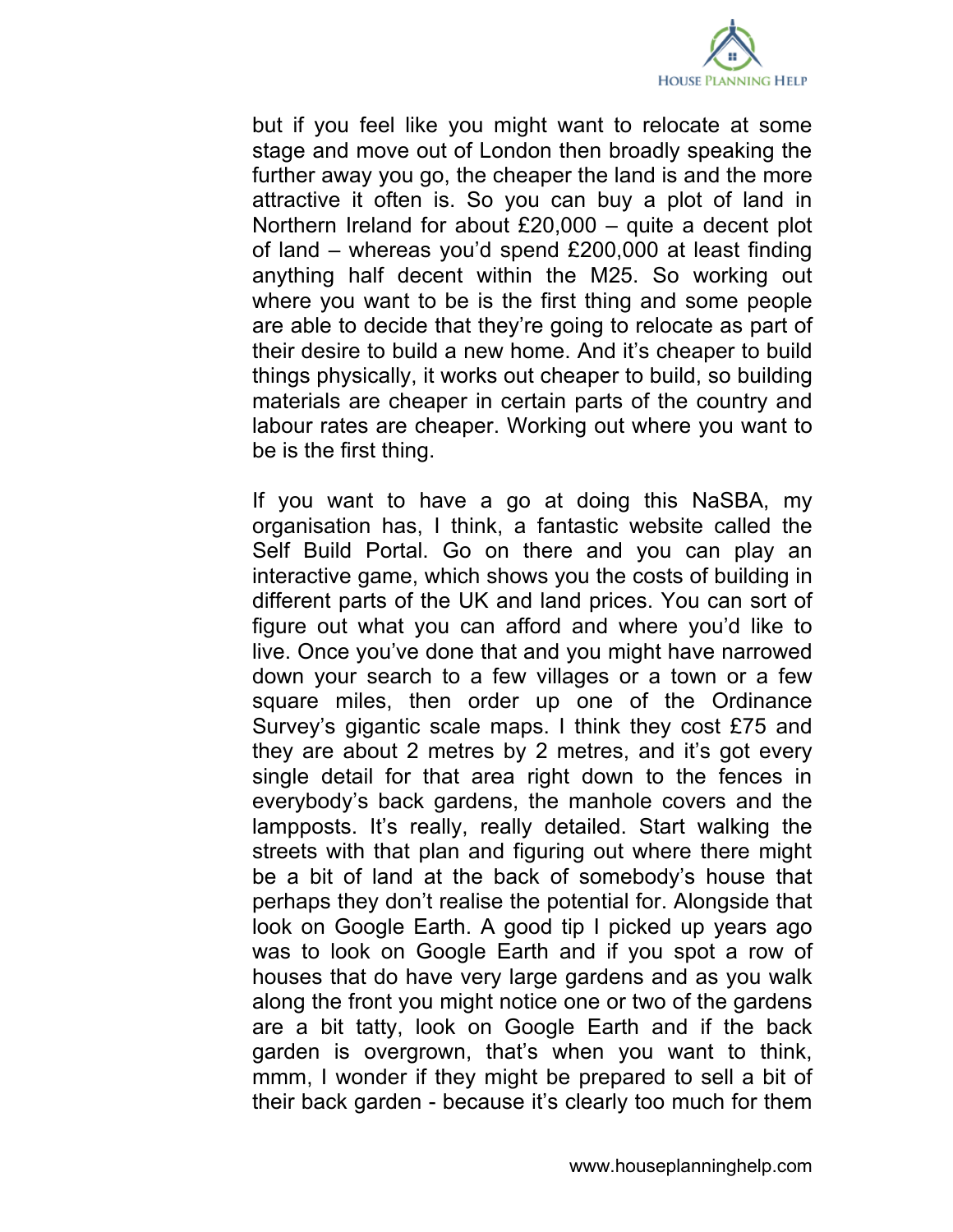

to manage and maintain – to somebody who wants to build their own home.

So those are the sorts of tips that I would use. There is no substitute for foot-slogging it around, looking over fences, using Google Earth, getting a big plan, that will help you. Knock on the doors of people. A lot of people will tell you politely no thank you, but occasionally somebody will say, actually that sounds good. If you're an elderly couple living in a big house with a garden that you can't keep up, you're in your 60s or 70s and it's just too much for you, somebody knocking on the door and saying I could give you £100,000 for a bit of your garden, that might be manner from heaven for them, and you might get planning permission for a house in that garden. You'll need to understand the planning situation as well. You'll need to get to grips with what is realistically achievable and what isn't. The planning rules are complicated so it needs a bit of grafting, really, to understand it, but those are the tips I would use. Social media is quite good as well. If you've got a contact list of 200 or 300 mates, putting something up on Facebook to say I'm looking for a site in this area, does anybody have any parents, uncles, aunts, relatives who might have a bit of land that they might want to sell to me? That can sometimes come up trumps. It's a bit of lottery but those are the ways to find it. So I would say you can try the agents, you can try the plot finding websites but really if you want to get a good site you're going to have to do some graft.

- Ben: What are the different types of land, you have mentioned a few of them, you could use a garden of an existing house, but is it split up into specific sectors?
- Ted: Yes, one classification is that it's split up into green field or brown field land. So green field generally means something that has never been built on before and brown field is something that has been built on before. Generally speaking, although there are lots of reasons why this isn't always the case, but generally speaking where something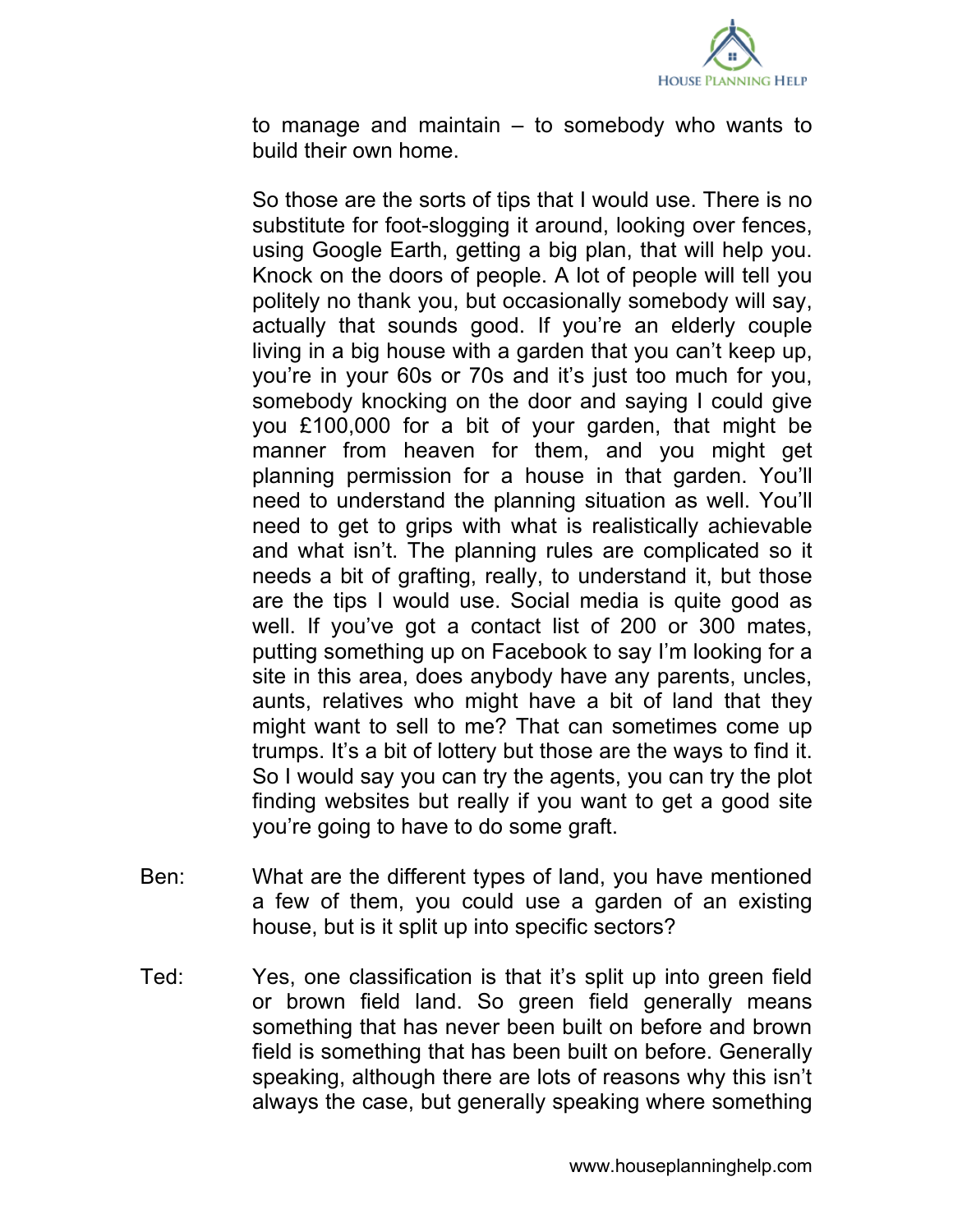

has been built on before it's a lot easier to get permission to build something again, so it could be knocked down years ago but if there are foundations of an old garage or an electricity sub station or whatever it is, you've got a much better chance of getting permission for a property on there than if you were trying to get on something that has never been built before. You also get issues with villages. Now villages and rural settlements usually have, in planning terms, a red line drawn around them and they say that's the defining boundary of that village. You need to check this out with your local planning office. They will show you, you can look at the plans that they have, and they'll have these red lines around most of these settlements. If you try and buy a lump of land outside that and try and get planning permission for it, you'll have a real fight on your hands and the chances are you probably won't get it. If you can find a lump of land inside that red line you've got a much, much better chance. If you're trying to get permission for a house in the green belt or in an area of outstanding natural beauty or in a national park, any of these designated areas of special scenic quality, you've got a snowballs chance in hell of getting it. It's really, really tough.

Sometimes you can find an old building that's falling down or a two bedroom bungalow or chalet that's falling to bits, you can buy that and if it's already established, the use of that land for residential use, you can sometimes persuade the planners to allow you to have a slightly bigger home on that site. That way you can buy an old, derelict, small building on a reasonable sized plot and get a bigger house on it. You can negotiate perhaps a bigger house on it. That's the way of getting a nicer site in a more scenic area, because often you can find an isolated cottage somewhere in the middle of the countryside and knock it down and replace it with a bigger newer home.

Ben: There are also these areas that are being divided up. You mentioned right at the beginning of the interview how you'd spoken to the UK Housing Minister and how this is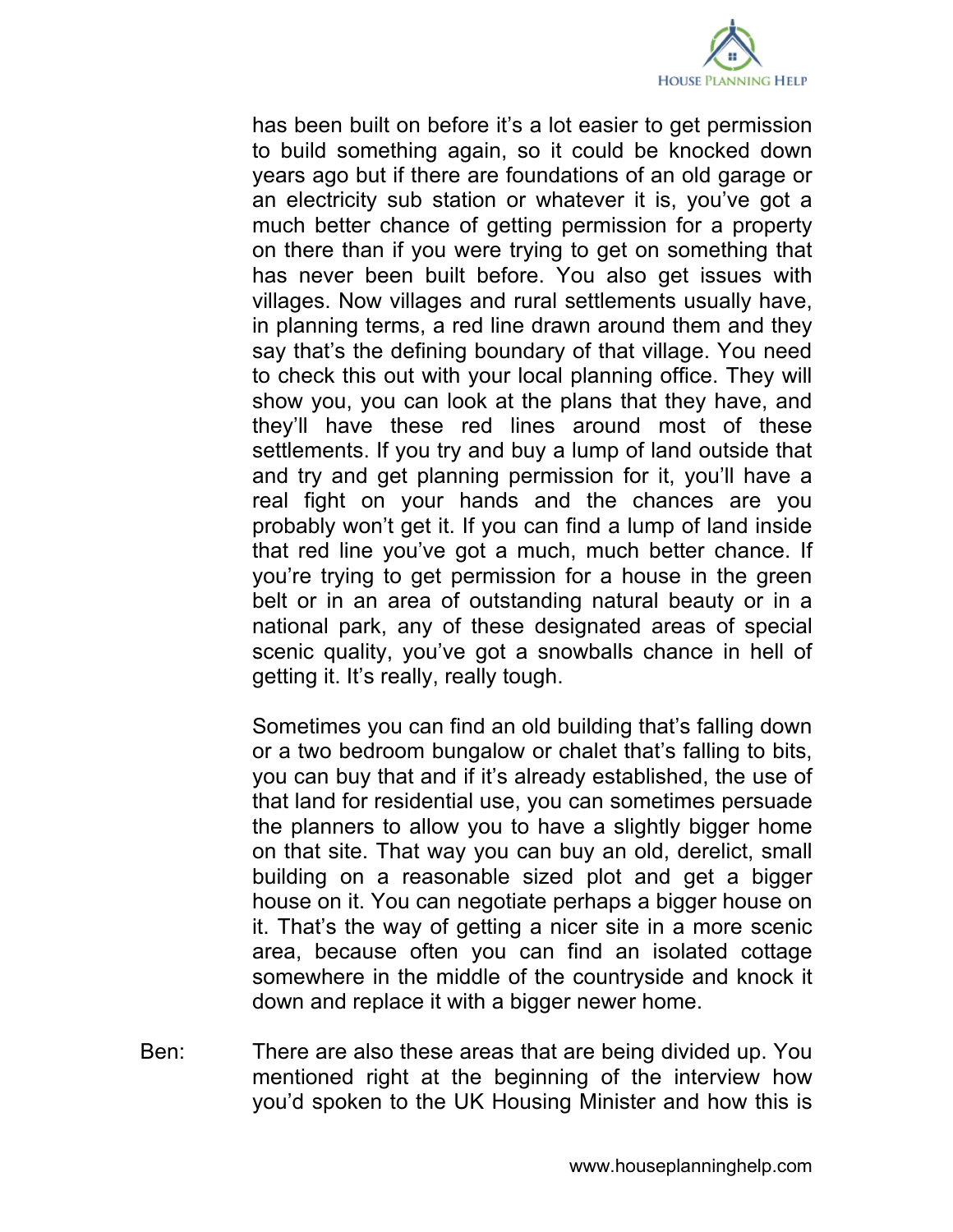

becoming more available, or a few more plots are. I remember coming to see you at a conference where you were talking about, is it Almere in Holland?

- Ted: Yes
- Ben: And I was very interested how this had come about. Maybe you could tell us a little bit about this project?
- Ted: Yeah, Almere is a fantastic example. I mean, the Dutch generally have got a reputation for being very innovative on the housing, in all sorts of ways. They have built an extension of a town, which is taking 3000 self build homes. It's about half built at the moment. All around that self build area there are bigger developments for traditional, private volume housing. They haven't done very well. The market in Holland, the housing market in Holland, is on its back and very few people are buying those traditional homes but they are forming an orderly queue, and virtually all the plots in this self build town that they've created have been sold.

The way the council did it there, the leader of the council is a real visionary, a fantastic guy. He convinced the rest of his councillors that it would be worth taking a gamble on this big lump of land and trying to create a new type of community. They thought about it long and hard, they hired in a fantastic master planner, a woman called Jacqueline Tillinger, a brilliant woman. They worked out how they thought they could divvy up the whole site into individual plots and they sell plots of land virtually by the square metre. They made it incredibly easy for people, so you go there, look at a big plan that they've got arranged on the floor of the big building and stand on the bit of land that potentially you might own on this big plan and figure out if that's the one you want and there's a price tag that goes with it. If you want a small plot it can cost you £30,000 or £40,000 or the equivalent. If you want a big plot with a big garden it will cost you proportionally more.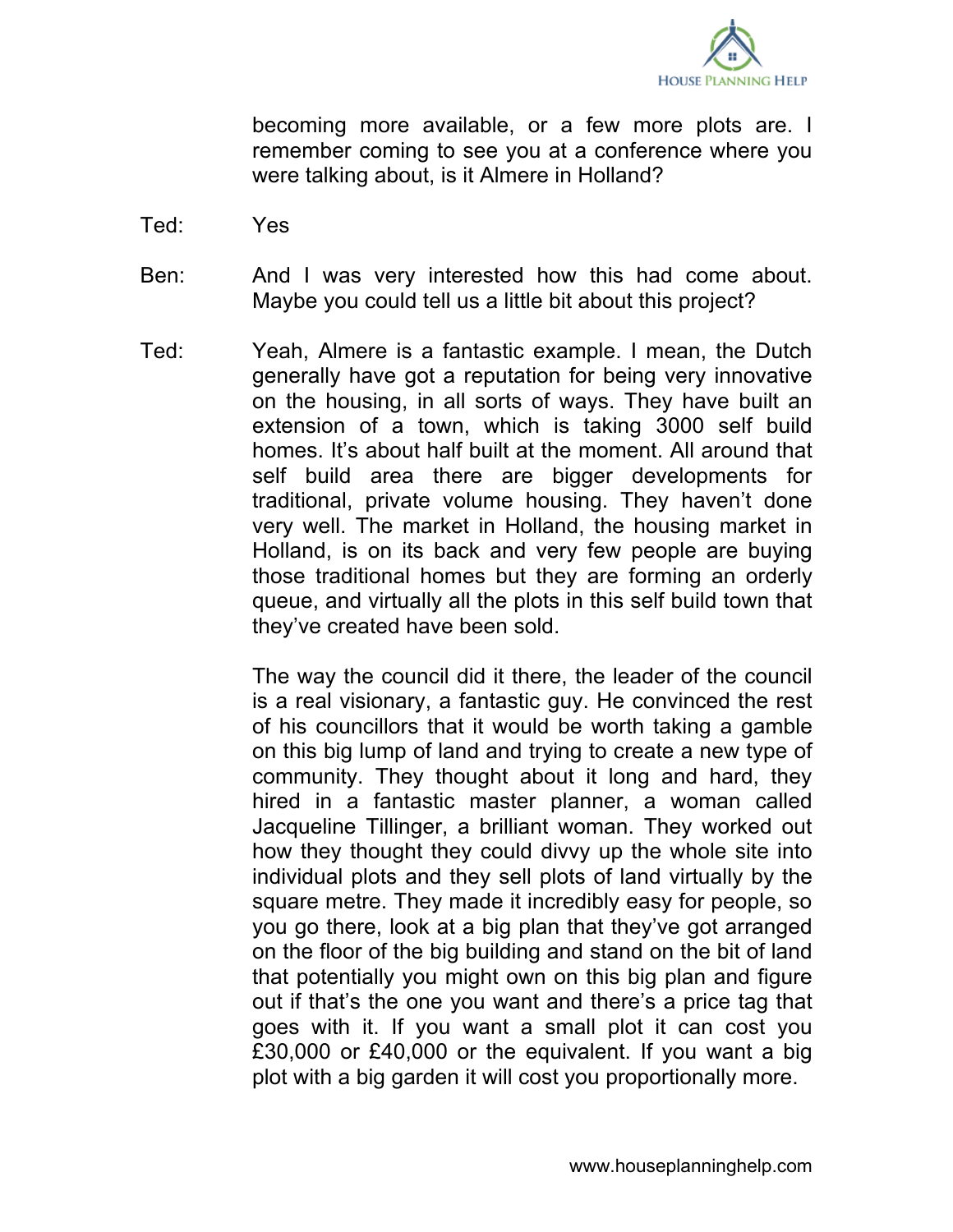

There are very few rules. They limit the height of the house, but you can use whatever materials you like, you can virtually design whatever look you want. Some people have gone for very traditional kit homes, some people have done quite interesting architectural stuff and they've trusted people – that's a key word here – they've trusted people not to produce eyesores. Actually if you look at most countries, the prettiest places are the medieval villages and historic villages that everybody wants to live in. Those villages were built in broadly the same way. There were no planning restrictions. Somebody had built something in Victorian times, somebody had built something in medieval times, somebody had built something in Edwardian times and they all sit higgledy piggledy alongside each other but they create a rich texture and a vibrancy and as the years pass by people think this is a lovely place to live. Well, they've managed to do that in a few years, in three years in Almere. They've created this rich tapestry and texture, a very very rich architectural spectrum of homes and everybody loves it. They're going like cakes on a hot tin. They're absolutely flying off the shelf.

People sometimes criticise planners. They talk about planners stopping people from doing stuff. They see them as the guys who are very negative. Actually good planners are some of the most visionary people going. At the beginning of the last century, it was town planners who came up with the ideas of garden cities, new towns. This is an opportunity, I think, for self build new towns to be the next wave of garden cities, the next wave of innovative and exciting places to live. In the UK, if you go to the garden cities that were devised a century ago, places like Welwyn Garden City and Letchworth, they are fantastic places. People really want to live there. They were a bit scary and innovative at the time they started. I think there could be this new wave of self build communities that will be really really loved.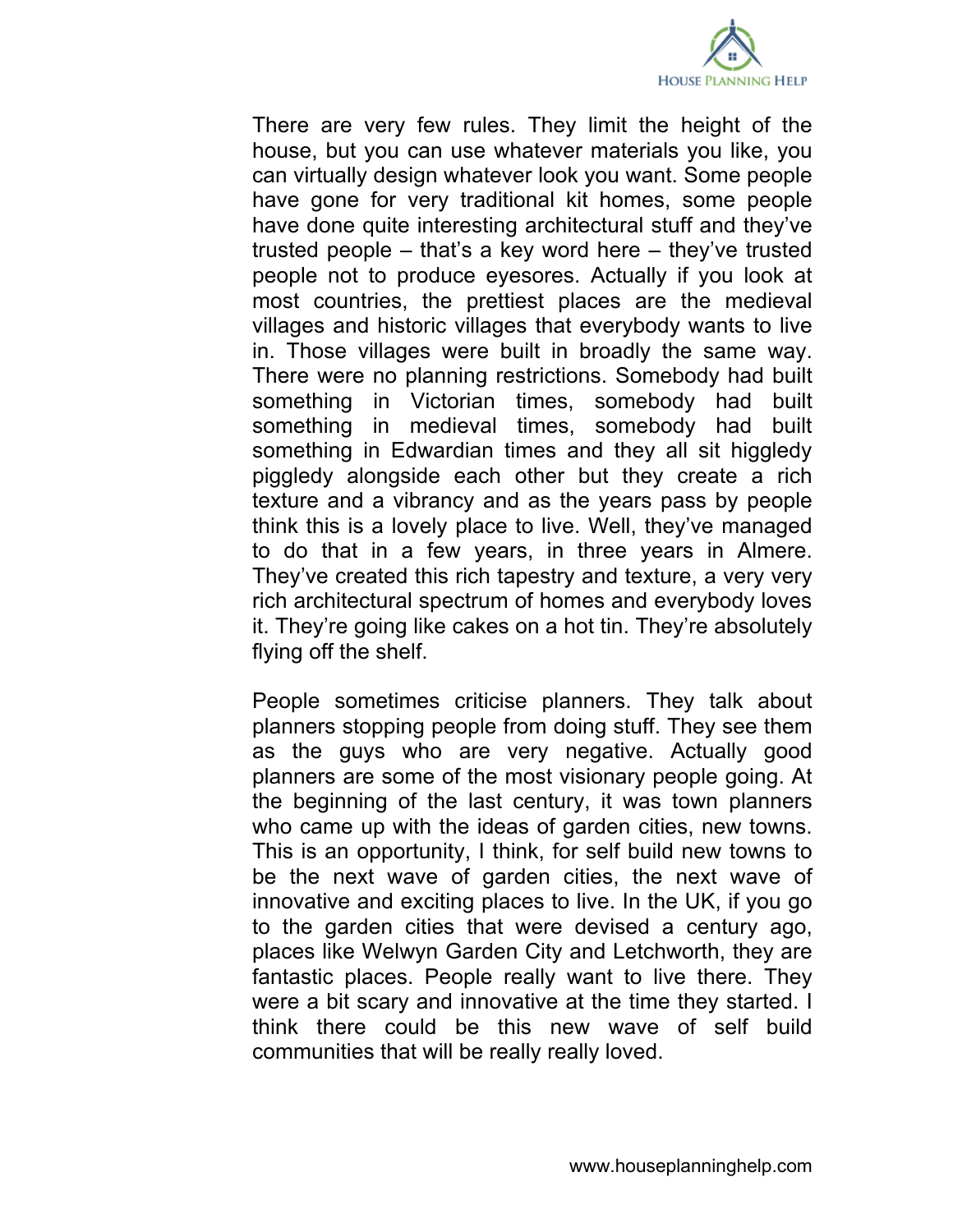

The great thing about building self build homes in a group, together, is you don't just build your own house you build a community, you build a neighbourhood, you know everybody, and everybody gets on famously. You don't just build your own house, you figure out where you want the nursery to be and the shops to be. You have that real buy-in which goes much further and much deeper than just the fabric of your own home.

- Ben: I think that is also a fascinating aspect, that you build a community, not just your housing or your own personal home, it's just you, it's about the whole thing, which I'm fully behind. I think it's very interesting. One other point that I know, I seem to remember a story how you were saying, maybe it was the amount of time it takes to process some of the planning?
- Ted: Oh yeah, it's amazing. In the UK it takes, usually 8 weeks, often a bit more than that to get a planning application approved and then you have to also get building regulations approval, so it can take weeks, months – 3 or 6 months sometimes. When we went to see Almere, there was a question from one of the British self builders saying how long does it take to get planning permission here and the alderman from the town said: "Well, in the early days we had complaints from people because it took between 3 and 6 months, and clearly people were keen to get on with their projects and they found this very frustrating. So I called a meeting of planning people and the building regulations people and we sat down to think about how we could improve the process and make it shorter. Now we can do it in 3½ days! The British people in the room almost fainted at that point. There was an audible thud as their jaws hit the floor, but it proves you can do it and I don't think it's beyond the wits of man for anyone anywhere to say if you do the thinking early on, then later on you can speed things through much quicker.

I think in a situation like Almere, if there's another new community like that built anywhere in the world, then if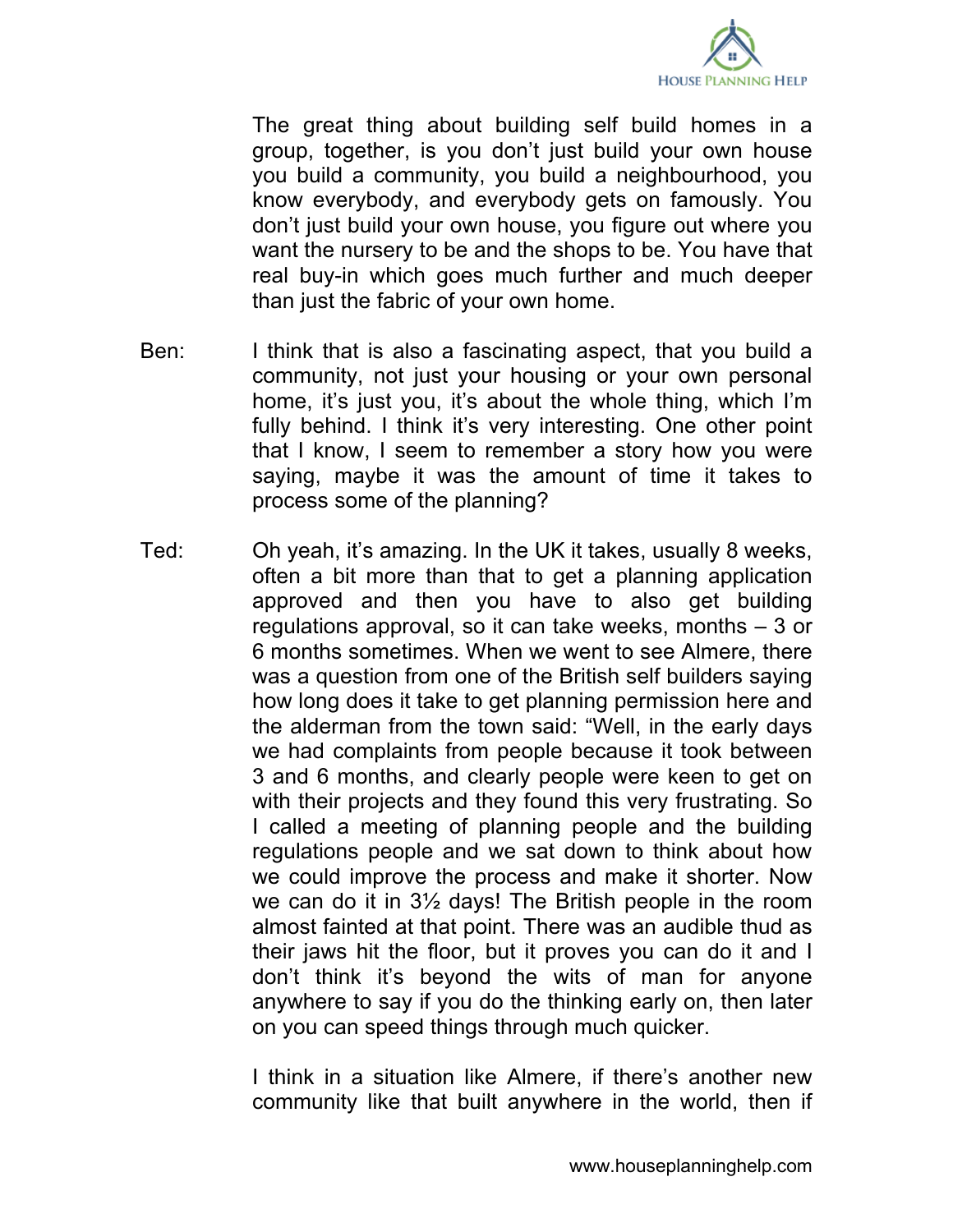

you've done your thinking upfront then you should be able to approve things quickly later on.

- Ben: We're running out of time so I think I'll finish it on something slightly different. You've built your own house. I know you've done lots of renovations. Maybe you could just come up with three great tips for anyone going into this, that might help them along the way.
- Ted: Well, first off, knowledge. You must hone up on it. There's lots of regulations you do need to understand. There's lots of things about budgets that I think people don't really work out enough. So you do need to read up on it. There are really good books from people who have been through this thing. Read them from cover to cover and then re-read them. There's no substitute for going out and seeing real self build projects and building your knowledge from that. That's the first thing.

Second thing is, don't expect it to happen over night. I would say it was physically and mentally the most exhausting thing I have ever done, building my own house, and I didn't physically do it, I had a builder to do most of the building work. But the builder would ring me up at 10 o'clock at night and say: "What door handles are you using?"

I'd go, oh my God, I haven't thought about door handles. You're then up from 10pm to 2am searching every internet site for doorknobs and you discover some cost £70 and some cost £7. You have to try and make a decision between 10pm and 2am as to which doorknobs you're going to use. You meet the guy the next morning and say I've chosen these. It's like that. It's remorseless. So if you're easily tired, prepare yourself for quite a tough old challenge.

The third top tip is land is absolutely fundamental to this, so be a detective. Be determined and innovative and clever, because if you've got endless pots of money you